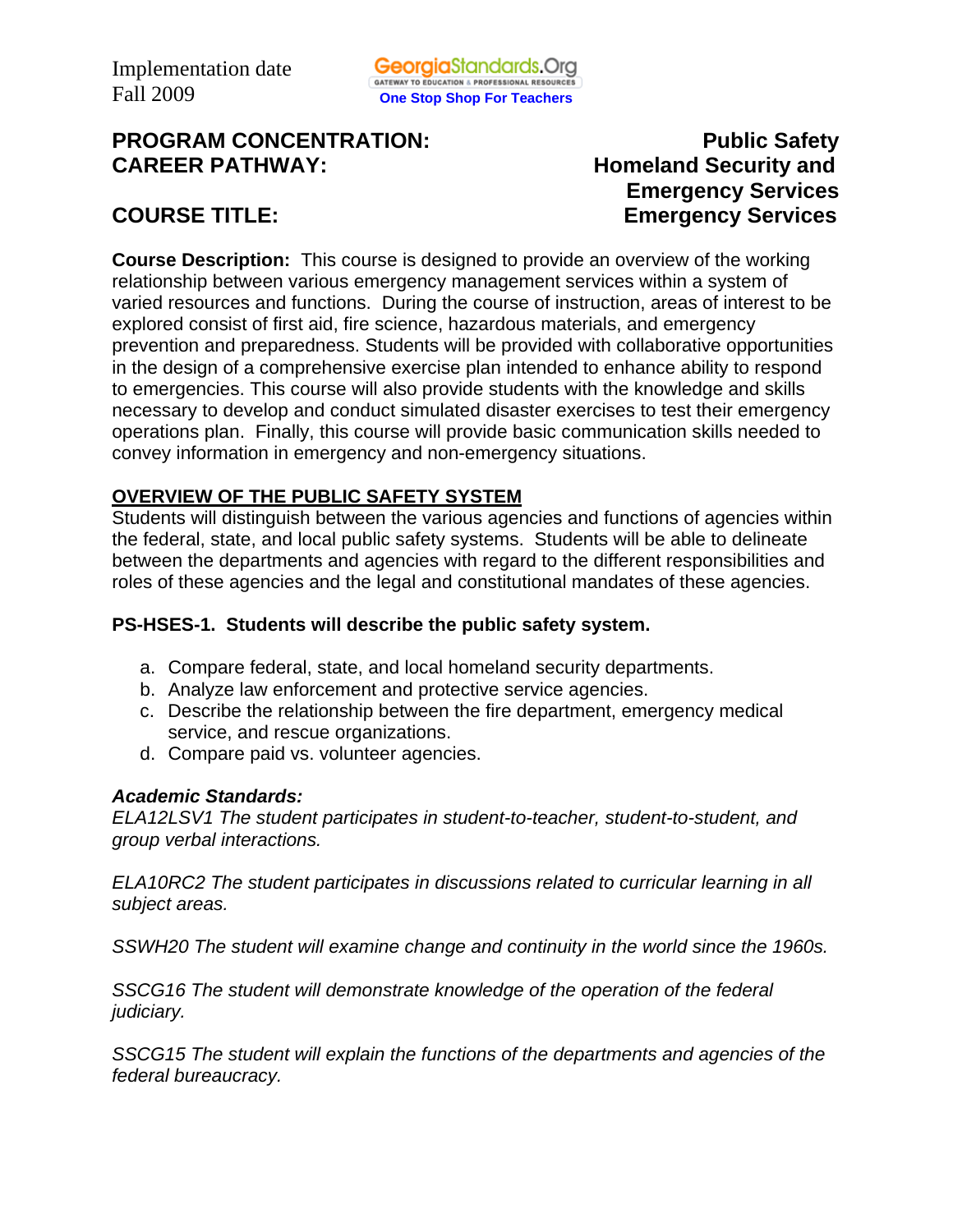# **HISTORY OF EMERGENCY SERVICES**

Students will explore the history and evolution of emergency services in the United States. Students will describe the social, political, and economic implications of disaster.

# **PS-HSES-2. Students will create a timeline of the history of emergency services.**

- a. Discuss the history of emergency services.
- b. Analyze a case study of the New York City Fire Department pre and post 9/11 attacks.
- c. Critique local, state, and federal response to Hurricane Katrina.
- d. Analyze the rise of domestic attacks.
- e. Examine the Tulsa Safe Room Project.

# *Academic Standards:*

*SSUSH25 The student will describe changes in national politics since 1968.* 

*SSWH20 The student will examine change and continuity in the world since the 1960s.* 

*SSEF4 The student will compare and contrast different economic systems and explain how they answer the three basic economic questions of what to produce, how to produce, and for whom to produce.* 

# **FIRST AID**

Students will be instructed in proper procedures for responding to various medical emergencies and situations involving injury, illness, and exposures that may be encountered. Students will learn current techniques and applications of recent developments in medical protocols. Students will be instructed in safe response to these types of emergencies with emphasis on scene safety, identification of additional resources, and hazards inherent to emergency situations. Students will be familiar with infectious disease control and the use of body substance isolation (i.e. personal protective equipment).

# **PS-HSES-3. Students will demonstrate basic first aid skills.**

- a. Describe airway maintenance.
- b. Demonstrate treatment for shock.
- c. Explain methods to maintain proper breathing in patients.
- d. Identify methods to ensure proper circulation (i.e. chest compression, control bleeding, adequate profusion).
- e. Determine mechanism of injury for trauma patients.
- f. Demonstrate proper bandaging, splinting, and immobilization of patient injury.
- g. Appraise emergency medical scenarios for proper response (i.e., diabetic, cardiac, poisoning, allergic reactions, heat and cold stress emergencies, etc.).

# *Academic Standards:*

*SAP1 Students will analyze anatomical structures in relationship to their physiological*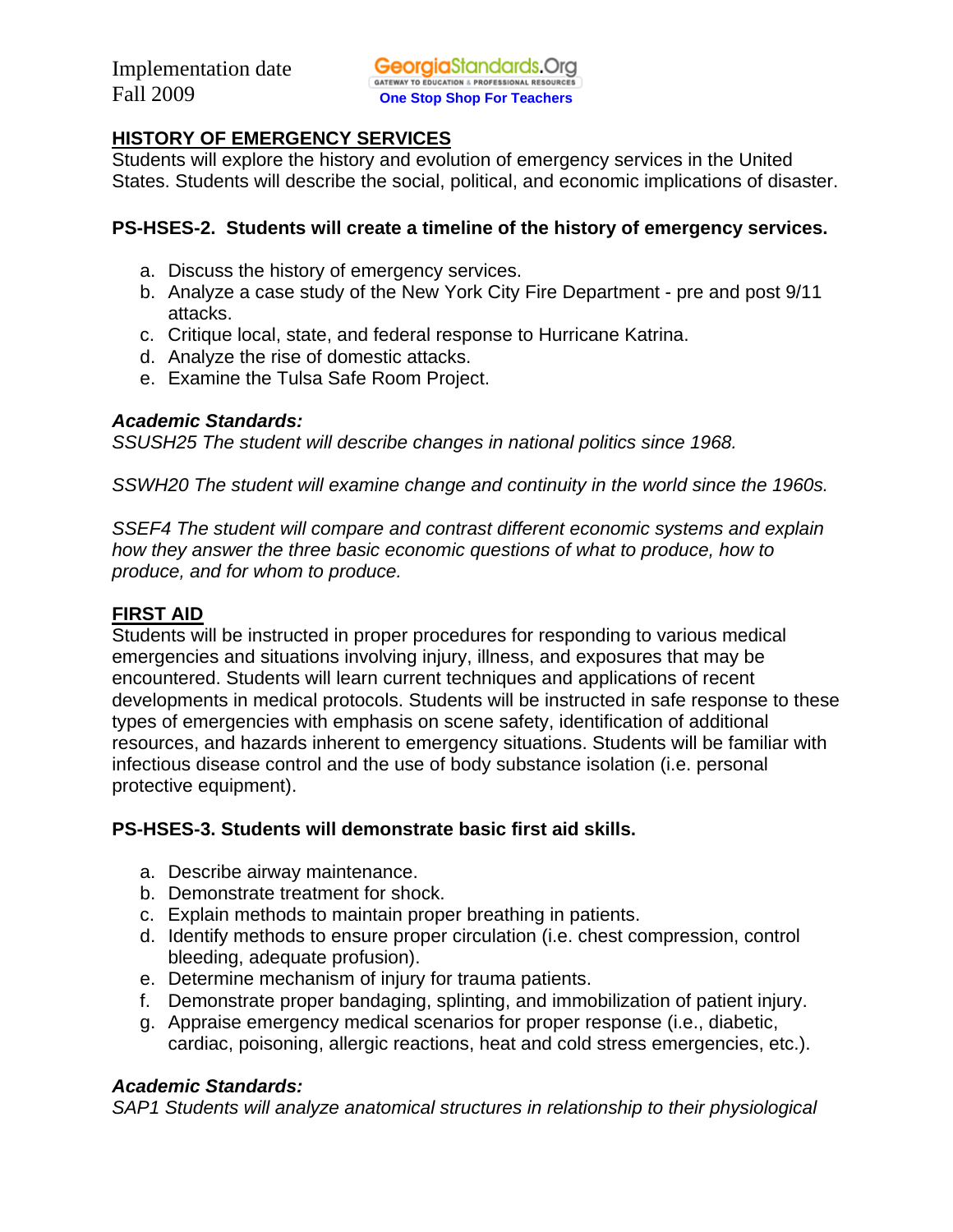*functions.*

*SAP2 Students will analyze the interdependence of the integumentary, skeletal, and muscular systems as these relate to the protection, support and movement of the human body.* 

*SAP3 Students will assess the integration and coordination of body functions and their dependence on the endocrine and nervous systems to regulate physiological activities.* 

# **FIRE SCIENCE ORGANIZATION AND PROCEDURES**

Students will explore the history, traditions, terminology, and organization of fire service in America. Students will describe the roles and impact of national and state fire service organizations. Students will also explore fire department organization and procedures.

#### **PS-HSES-4. Students will demonstrate knowledge of the history, traditions, basic terminology, and organization of fire service.**

- a. Trace challenges faced by early settlers, determining how they protected themselves, their homes, and their property from fire.
- b. Explore the evolution of building construction and its impact on how fires react.
- c. Describe basic equipment used to combat fires.
- d. Discuss the water supply to maintain a fire.
- e. Examine major fires in American history to determine how they changed the fabric of the American lifestyle.
- f. Discuss basic and introductory terminology.

# *Academic Standards:*

*SSWH20 The student will examine change and continuity in the world since the 1960s.* 

*SSWH21 The student will analyze globalization in the contemporary world.* 

# **PS-HSES-5. Students will learn the role and benefits and/or drawbacks of national and state fire service organizations.**

- a. Identify components of national fire service organizations.
- b. Assess the roles and effectiveness of national fire service organizations.
- c. Identify state fire service organizations.
- d. Examine the roles and effectiveness of state fire service organizations.

# *Academic Standards:*

*SSCG4 The student will demonstrate knowledge of the organization and powers of the national government.* 

*SSCG5 The student will demonstrate knowledge of the federal system of government described in the United States Constitution.*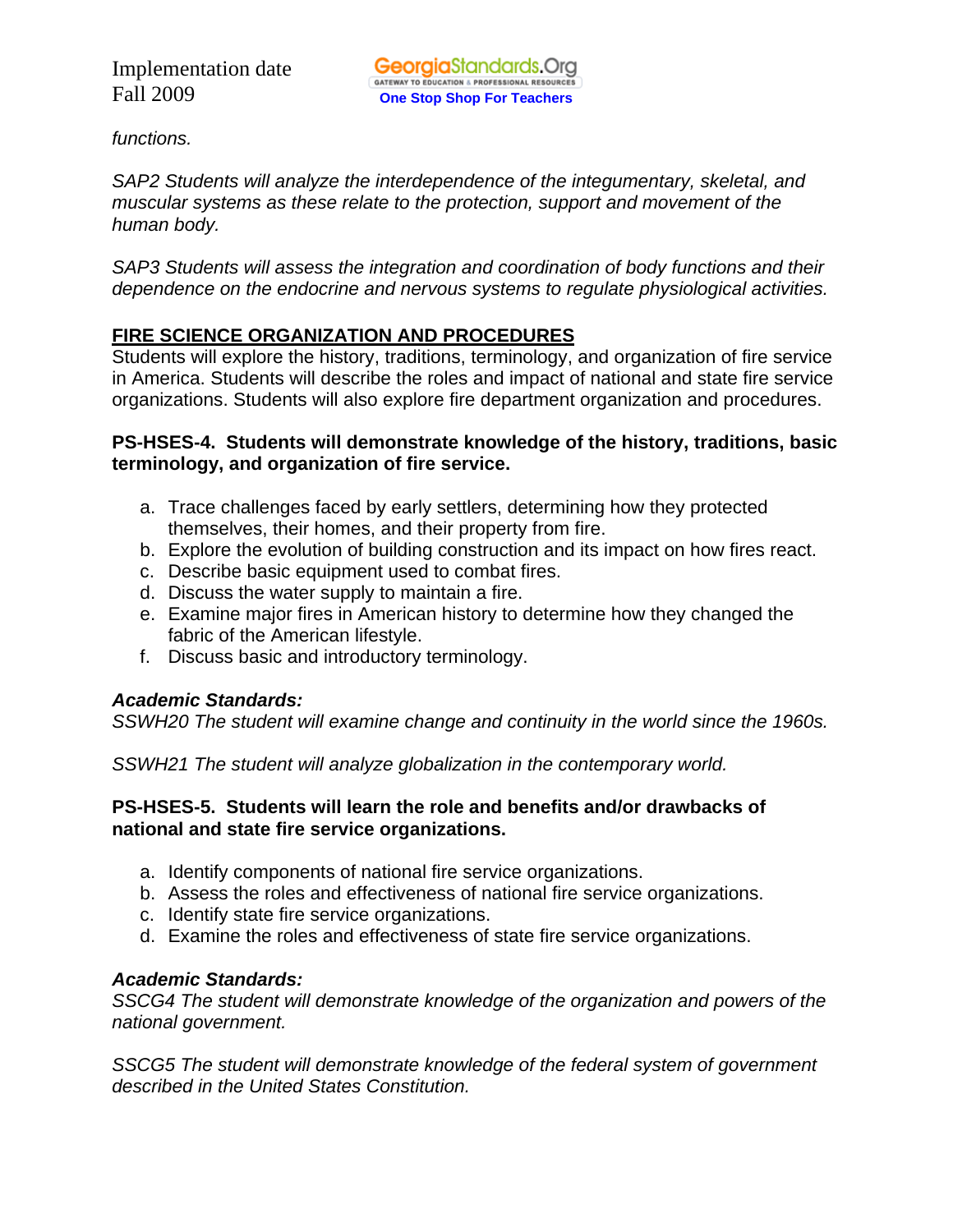# **PS-HSES-6. Students will demonstrate knowledge of fire department organization and procedures.**

- a. Identify the organization of the fire department.
- b. Identify the size of the department, the scope of its operation, and standard operational procedures.
- c. Identify rules and regulations that apply to all positions within a fire department.
- d. Describe the chain of command of the organization.

# *Academic Standards:*

*ELA12LSV1 The student participates in student-to-teacher, student-to-student, and group verbal interactions.* 

*ELA10RC2 The student participates in discussions related to curricular learning in all subject areas.* 

# **FIREFIGHTING**

Students will be introduced to the basic concepts of fire chemistry and the growth of fires. Students will also develop and apply observational skills that may be critical to a fire investigation. Students will learn about techniques, equipment, and skills employed by firefighters in the performance of their jobs.

# **PS-HSES-7. Students will demonstrate knowledge of fire chemistry.**

- a. Define fire, the fire triangle, and tetrahedron.
- b. Identify two chemical, mechanical, and electrical energy heat sources.
- c. Define incipient, flame spread, hot smoldering, flash over, steady state, and clear burning.
- d. Define the three methods of heat transfer.
- e. Define the three physical stages of matter in which fuels are commonly found.
- f. Define the hazard of finely divided fuels as they relate to the combustion process.
- g. Define flash point, fire point, and ignition temperature.
- h. Define concentrations of oxygen in air as it affects combustion.
- i. Identify three products of combustion commonly found in structural fires that create a life hazard.
- j. Define units of heat measurement.
- k. Define thermal balance and imbalance.

# *Academic Standards:*

*SC1 Students will analyze the nature of matter and its classifications.* 

*SC2 Students will relate how the Law of Conservation of Matter is used to determine chemical composition in compounds and chemical reactions.* 

*SC3 Students will use the modern atomic theory to explain the characteristics of atoms.*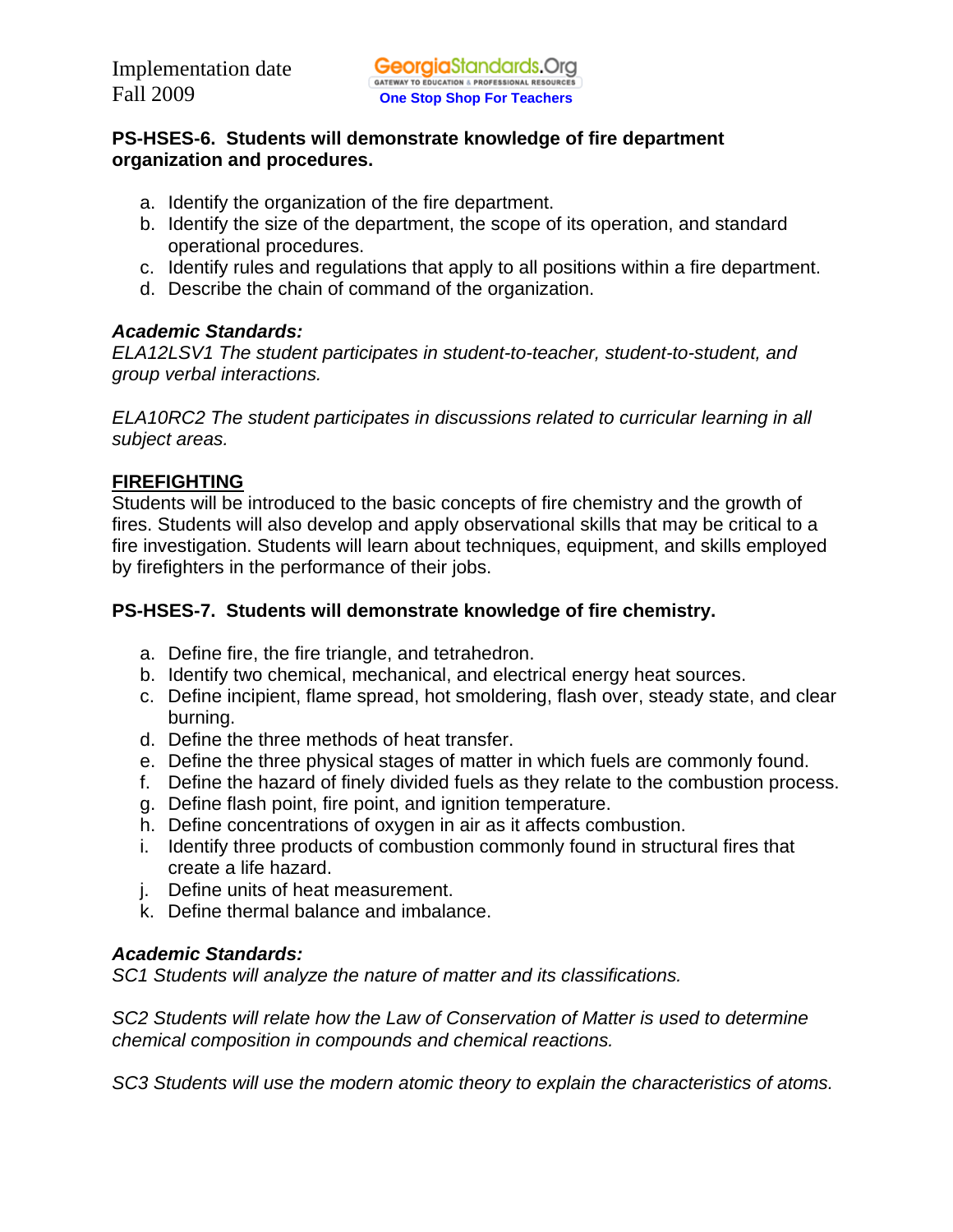*SC5 Students will understand that the rate at which a chemical reaction occurs can be affected by changing concentration, temperature, or pressure and the addition of a catalyst.* 

*SC6 Students will understand the effects motion of atoms and molecules in chemical and physical processes.* 

*SPS7 Students will relate transformations and flow of energy within a system.* 

*SPS9 Students will investigate the properties of waves.* 

*MM4P1 Students will solve problems (using appropriate technology).* 

#### **PS-HSES-8. Students will discuss rescue operations.**

- a. Demonstrate proper procedures when working in a smoke-filled environment.
- b. Describe responses to being lost or disorientated in a hostile environment.
- c. Identify methods to adapt to confined spaces in rescues.
- d. Describe how to search a burning building.
- e. Apply search pattern methods to given scenarios.
- f. Describe rescue techniques used in hostile environments.
- g. Demonstrate carries and drags.

# *Academic Standards:*

*SPS8 Students will determine relationships among force, mass, and motion.* 

*SPS9 Students will investigate the properties of waves.* 

*MM4P1 Students will solve problems (using appropriate technology).* 

# **PS-HSES-9. Students will examine firefighter safety.**

- a. Describe the dangers associated with firefighting.
- b. Explain the dangers of being exposed to pathogens.
- c. Identify methods to protect from the risks associated to pathogen exposure.
- d. Identify elements of personnel accountability systems.
- e. Describe safety precautions using fire apparatus.
- f. Categorize hazards experienced with public utilities.
- g. Appraise scenarios to determine safety issues.

# *Academic Standards:*

*SAP1 Students will analyze anatomical structures in relationship to their physiological functions.*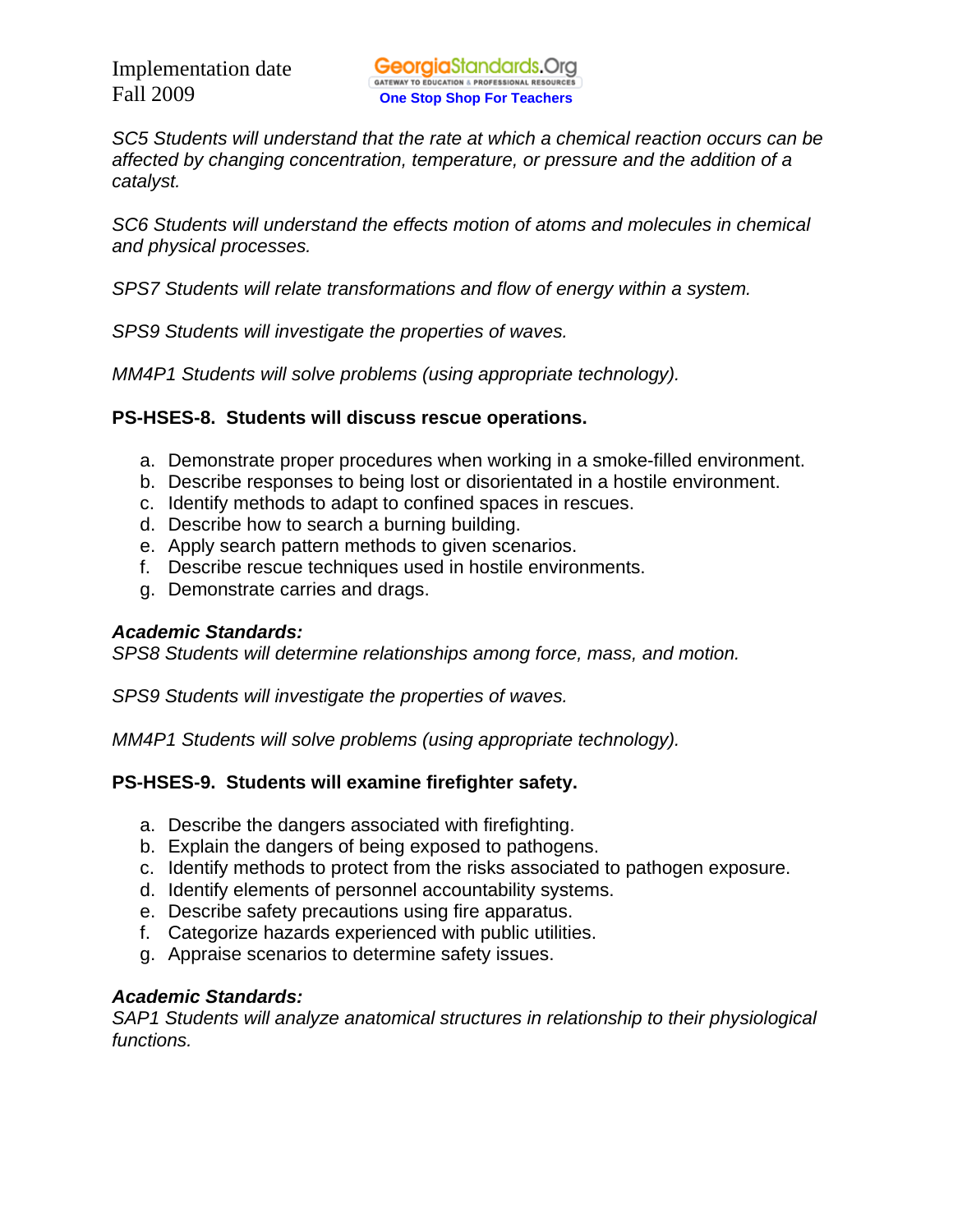*SAP4 Students will analyze the physical, chemical, and biological properties of process systems as these relate to transportation, absorption and excretion, including the cardiovascular, respiratory, digestive, excretory and immune systems.* 

*MM4P1 Students will solve problems (using appropriate technology).* 

*MM4P4 Students will make connections among mathematical ideas and to other disciplines.* 

# **PS-HSES-10. Students will describe personal protective equipment used by firefighters.**

- a. Describe clothing used by firefighters.
- b. Explain dangers of protective equipment (i.e. overheating, respiration, etc.).
- c. Describe care and cleaning of protective equipment.
- d. Describe self-contained breathing apparatus (SCBA).

# *Academic Standards:*

*SAP1 Students will analyze anatomical structures in relationship to their physiological functions.* 

*SAP4 Students will analyze the physical, chemical, and biological properties of process systems as these relate to transportation, absorption and excretion, including the cardiovascular, respiratory, digestive, excretory and immune systems.* 

*MM4P1 Students will solve problems (using appropriate technology).* 

# **PS-HSES-11. Students will demonstrate knowledge of fire hoses, nozzles, portable lighting, appliances, and ladders.**

- a. Identify the sizes, types, amounts, and use of hoses carried on a pumper.
- b. Explain the use of nozzles, hose adapters, and hose appliances.
- c. Demonstrate the ability to connect a fire hose to a hydrant.
- d. Analyze the techniques for coupling fire hoses and extending a hose.
- e. Identify procedures for inspection and maintenance of fire hoses, couplings, and nozzles.
- f. Illustrate hydrant-to-pumper hose connections.
- g. Describe the uses of portable lighting.
- h. Identify ladder components and types.
- i. Assess the importance of ground ladder maintenance.
- j. Evaluate the necessity of following proper procedures in carrying, positioning, and raising ladders.
- k. Analyze the significance of safety in climbing ladders.

# *Academic Standards:*

*SPS8 Students will determine relationships among force, mass, and motion.*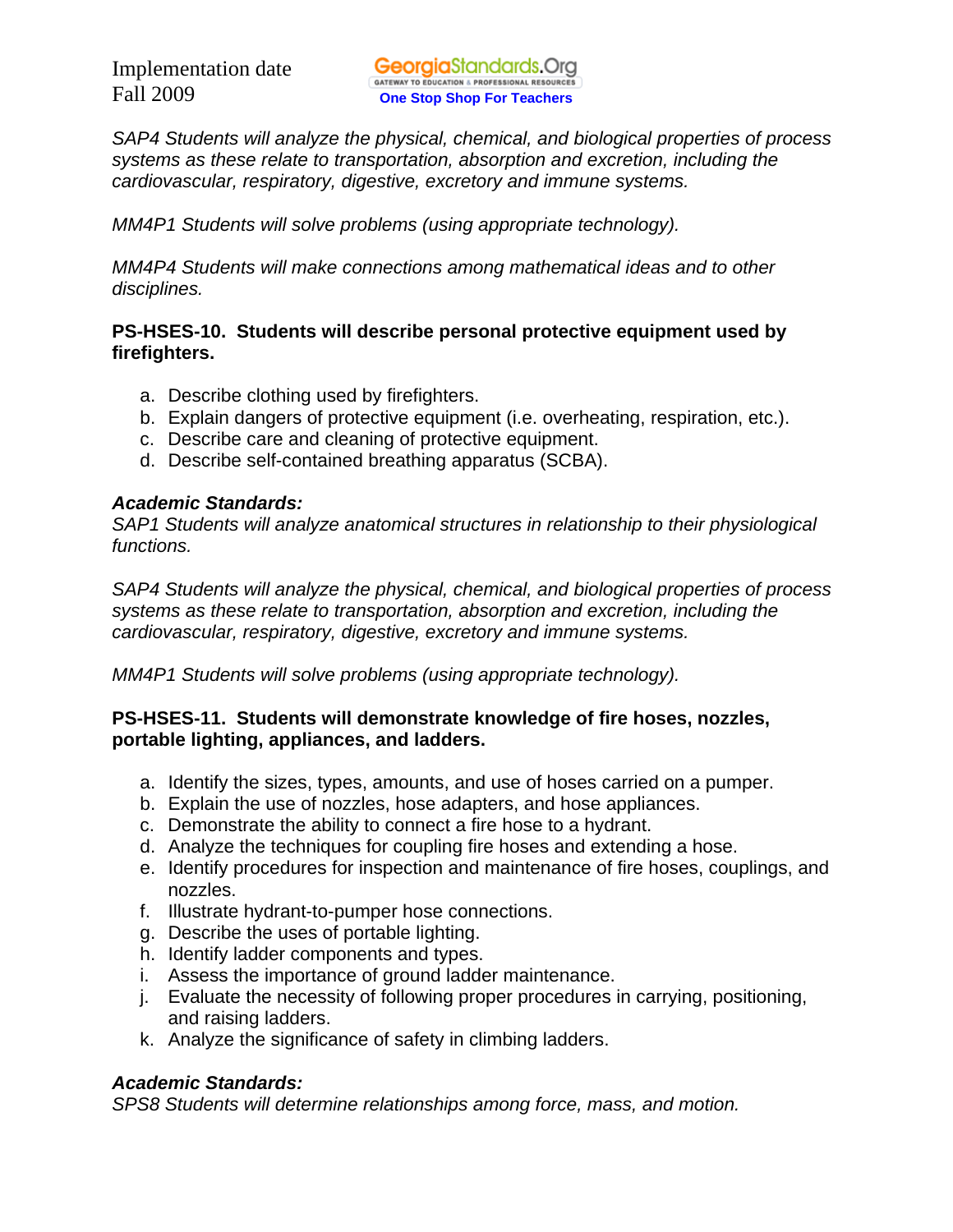*SPS9 Students will investigate the properties of waves.* 

*MM4P1 Students will solve problems (using appropriate technology).* 

*MM4P4 Students will make connections among mathematical ideas and to other disciplines.* 

*MM4P5 Students will represent mathematics in multiple ways.* 

# **FIRE PREVENTION**

Students will explore fire prevention and safety procedures.

# **PS-HSES-12. Students will be introduced to methods of preventing fires.**

- a. Identify the leading causes of fire.
- b. Define the principles of ventilation.
- c. Explain the advantages and effects of ventilation.
- d. Identify the different types of sprinkler systems.
- e. Identify the main control valve on an automatic sprinkler system.
- f. Explain procedures for conducting fire inspections.
- g. Identity and evaluate school exit drill procedures.
- h. Develop a pre-fire planning diagram of a building.

# *Academic Standard:*

*MM4P1 Students will solve problems (using appropriate technology).* 

# **PS-HSES-13. Students will demonstrate knowledge of safety procedures involved in the prevention of fires.**

- a. Identify dangerous building conditions created by fire.
- b. Demonstrate techniques for action when trapped or disoriented in a fire situation.
- c. Define procedures to be used in electrical emergencies.
- d. Identify safety procedures when using fire service lighting equipment.
- e. Develop an accident prevention program.
- f. Evaluate accident and injury reports and describe appropriate prevention measures.

# *Academic Standard:*

*MM4P1 Students will solve problems (using appropriate technology).* 

# **HAZMAT – HAZARDOUS MATERIALS OVERVIEW**

Students will analyze the properties of various hazardous materials found in routine responses to emergencies. Students will become familiar with the chemical properties of various common use chemicals as well as special instances of weaponized chemicals, bacteria, viruses, and radiological isotopes and elements. Students will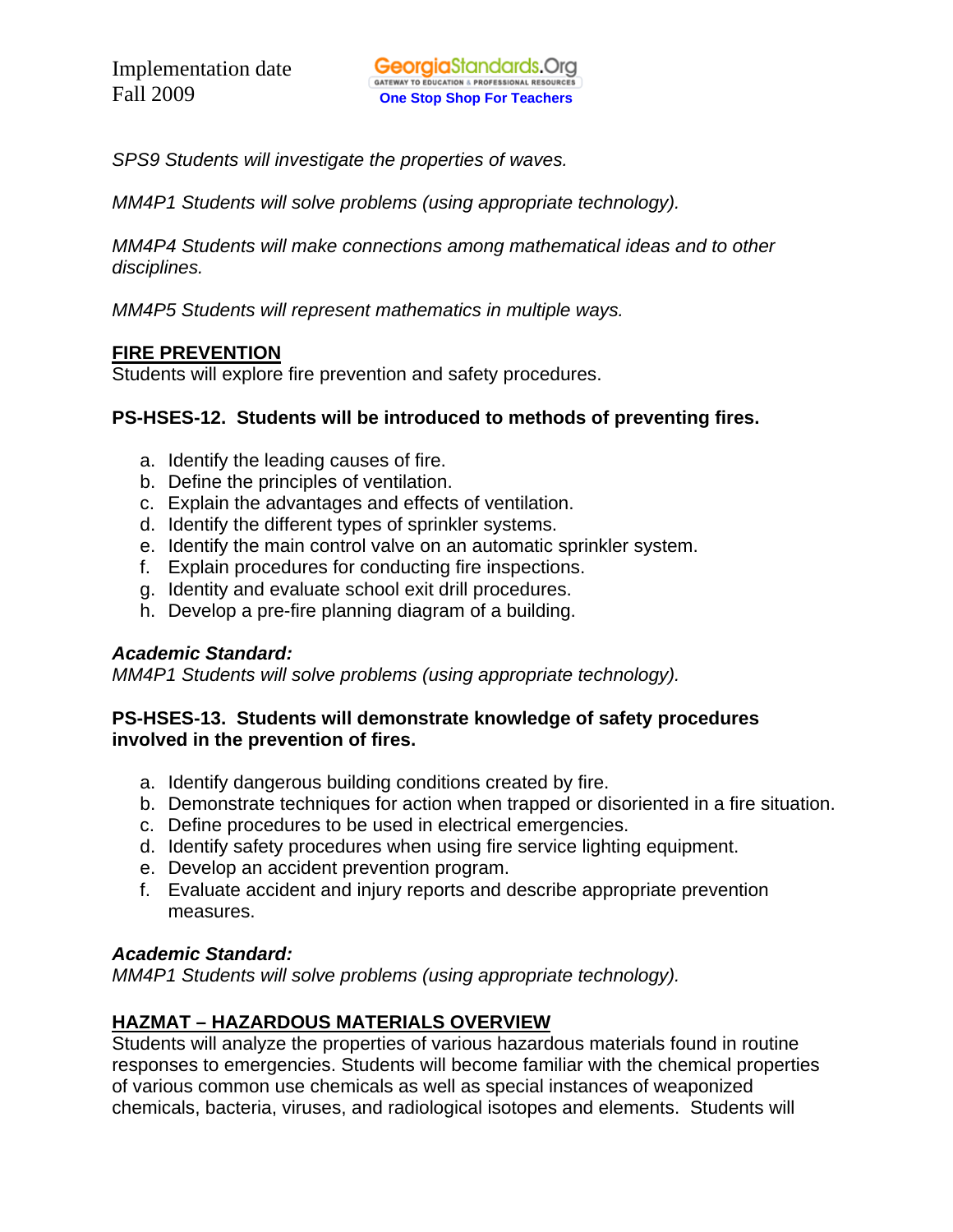explore the methods and equipment currently in use by emergency response agencies to protect the public and the individual responder.

# **PS-HSES-14. Students will examine hazardous materials from the perspective of a community threat response.**

- a. Analyze chemical properties of common use products, i.e. chlorine, household products, and industrial products.
- b. Discuss weaponized agents to include warfare agents such as inhalation agents, blister agents, and nerve agents.
- c. Discuss weaponized biological agents to include anthrax, botulinum, smallpox, and other toxins.
- d. Compare radiological and nuclear isotopes and elements.
- e. Investigate detection and protective equipment.

# *Academic Standards:*

*SC2 Students will relate how the Law of Conservation of Matter is used to determine chemical composition in compounds and chemical reactions.* 

*SC5 Students will understand that the rate at which a chemical reaction occurs can be affected by changing concentration, temperature, or pressure and the addition of a catalyst.* 

*SC6 Students will understand the effects motion of atoms and molecules in chemical and physical processes.* 

*SC7 Students will characterize the properties that describe solutions and the nature of acids and bases.* 

*SPS3 Students will distinguish the characteristics and components of radioactivity.* 

# **EMERGENCY PREVENTION AND PREPAREDNESS**

Students will study and explore programs to train the public in various methodologies to protect the family and individuals from various threats and hazards. Students will review numerous programs such as fire prevention, severe weather awareness and protection, neighborhood and community watch programs and public information sources. Students will compare informational sources for disaster supplies, shelter information and observational training for identification of criminal threats and other hazards.

# **PS-HSES-15. Students will recommend improvements to community prevention and preparedness plans.**

- a. Analyze emergency plans for government and private sector.
- b. Explore fire prevention training.
- c. List contents of emergency and disaster supply kits.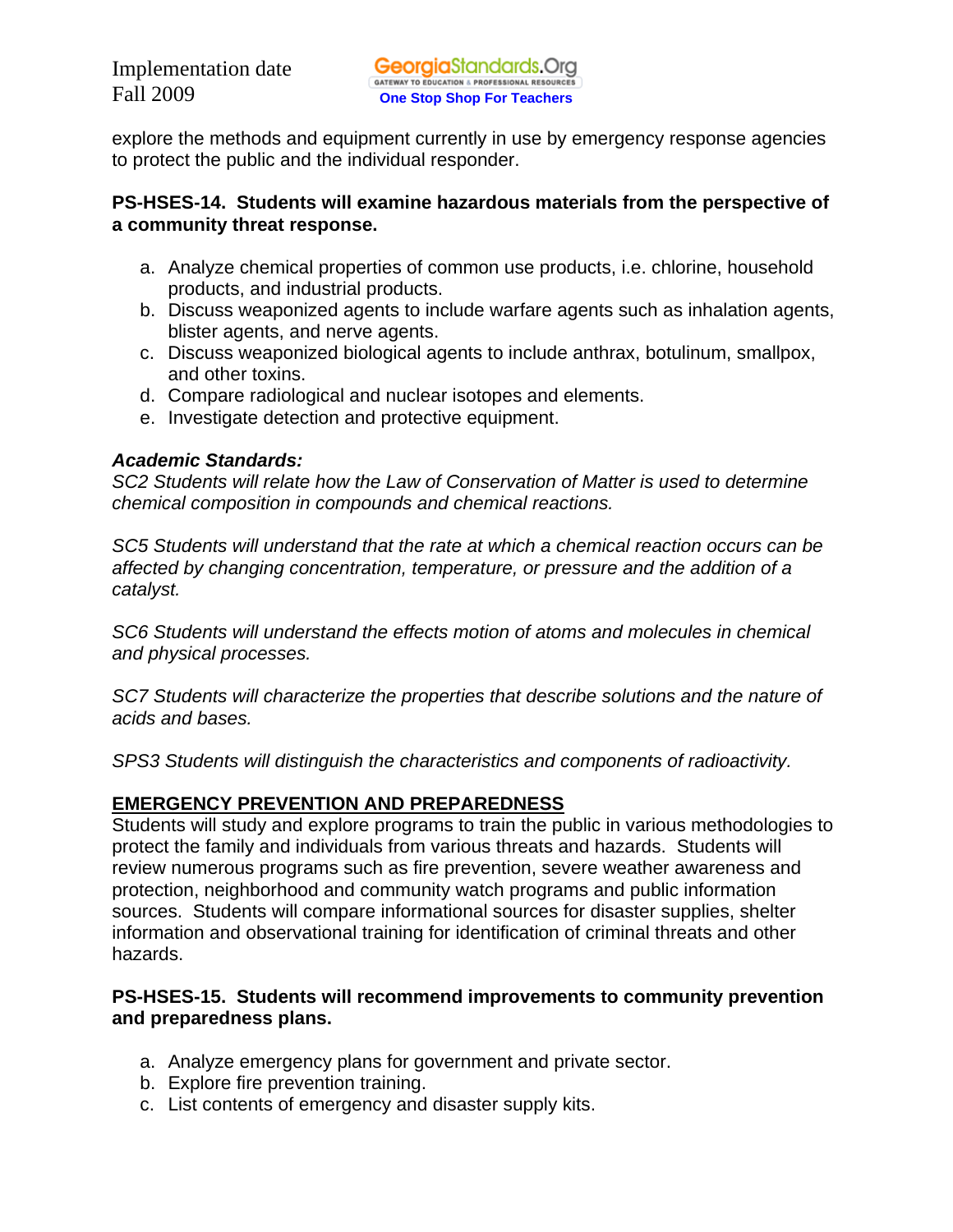# *Academic Standards:*

*ELA12C1 The student demonstrates understanding and control of the rules of the English language, realizing that usage involves the appropriate application of conventions and grammar in both written and spoken formats.* 

*ELA10RC2 The student participates in discussions related to curricular learning in all subject areas.* 

*ELA10RC3 The student acquires new vocabulary in each content area and uses it correctly.* 

# **DISASTER SIMULATION – RESPONDER ROLE**

Students will learn the basic principals of an effective and safe response in a simulated response environment.

# **PS-HSES-16. Students will participate in a disaster simulation as a responder.**

- a. Distinguish hazards in various types of incidents.
- b. Choose appropriate types of personal protection.
- c. Identify aspects of response scene safety.
- d. Compare types of response techniques and methodologies.

# *Academic Standards:*

*ELA12LSV1 The student participates in student-to-teacher, student-to-student, and group verbal interactions.* 

*ELA10RC2 The student participates in discussions related to curricular learning in all subject areas.* 

# **Reading Across the Curriculum**

# **Reading Standard Comment**

After the elementary years, students engage in reading for learning. This process sweeps across all disciplinary domains, extending even to the area of personal learning. Students encounter a variety of informational as well as fictional texts, and they experience text in all genres and modes of discourse. In the study of various disciplines of learning (language arts, mathematics, science, social studies), students must learn through reading the communities of discourse of each of those disciplines. Each subject has its own specific vocabulary, and for students to excel in all subjects, they must learn the specific vocabulary of those subject areas in *context*.

Beginning with the middle grades years, students begin to self-select reading materials based on personal interests established through classroom learning. Students become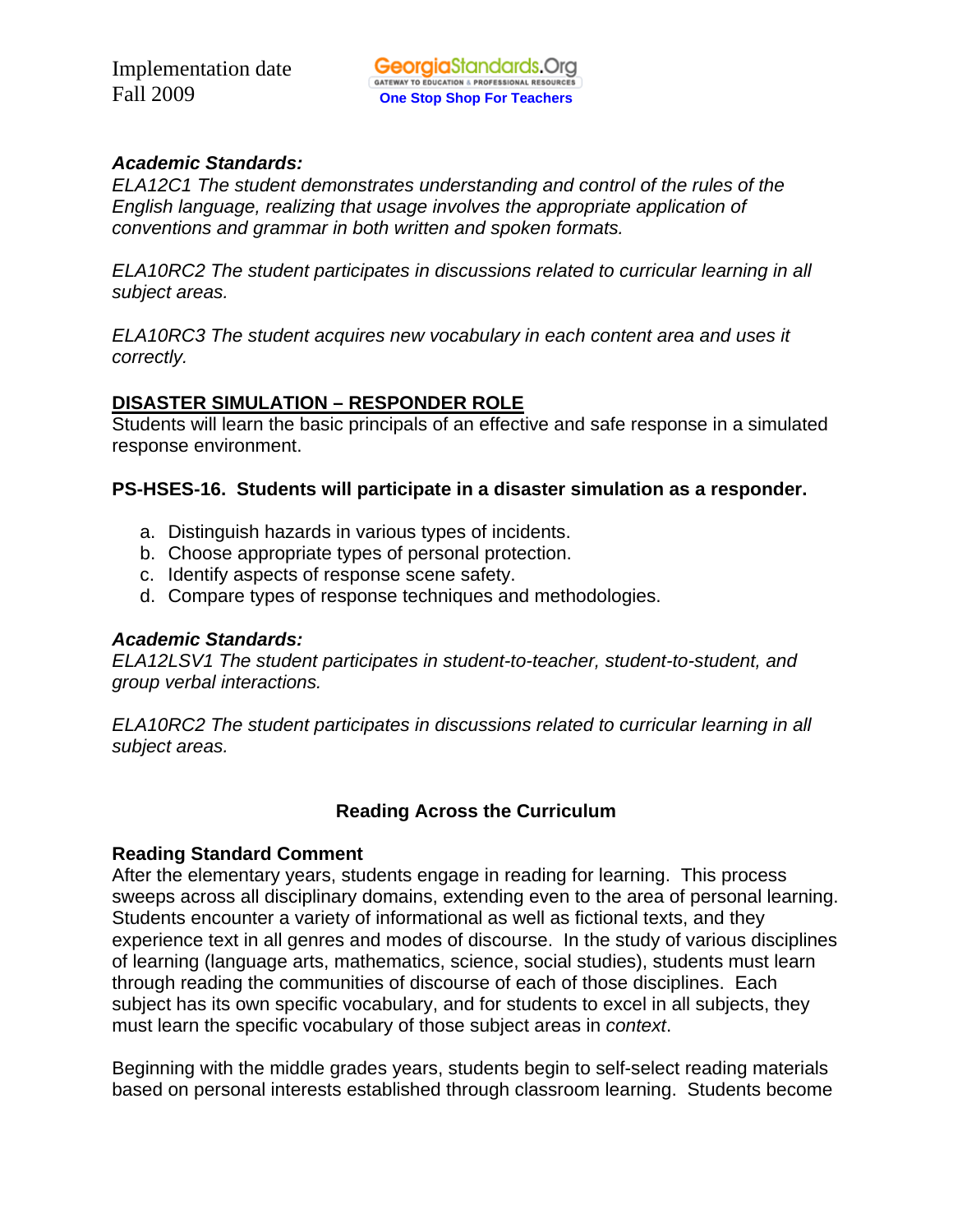curious about science, mathematics, history, and literature as they form contexts for those subjects related to their personal and classroom experiences. As students explore academic areas through reading, they develop favorite subjects and become confident in their verbal discourse about those subjects.

Reading across curriculum content develops both academic and personal interests in students. As students read, they develop both content and contextual vocabulary. They also build good habits for reading, researching, and learning. The Reading Across the Curriculum standard focuses on the academic and personal skills students acquire as they read in all areas of learning.

#### *CTAE-RC-1 Students will enhance reading in all curriculum areas by:*  **Reading in All Curriculum Areas**

-Read a minimum of 25 grade-level appropriate books per year from a variety of subject disciplines and participate in discussions related to curricular learning in all areas.

-Read both informational and fictional texts in a variety of genres and modes of discourse.

-Read technical texts related to various subject areas.

# **Discussing Books**

-Discuss messages and themes from books in all subject areas.

-Respond to a variety of texts in multiple modes of discourse.

-Relate messages and themes from one subject area to messages and themes in another area.

-Evaluate the merit of texts in every subject discipline.

-Examine author's purpose in writing.

-Recognize the features of disciplinary texts.

# **Building Vocabulary Knowledge**

-Demonstrate an understanding of contextual vocabulary in various subjects.

-Use content vocabulary in writing and speaking.

-Explore understanding of new words found in subject area texts.

# **Establishing Context**

-Explore life experiences related to subject area content.

-Discuss in both writing and speaking how certain words are subject area related.

-Determine strategies for finding content and contextual meaning for unknown words.

# **CTAE Foundation Skills**

The Foundation Skills for Career, Technical and Agricultural Education (CTAE) are critical competencies that students pursuing any career pathway should exhibit to be successful. As core standards for all career pathways in all program concentrations, these skills link career, technical and agricultural education to the state's academic performance standards.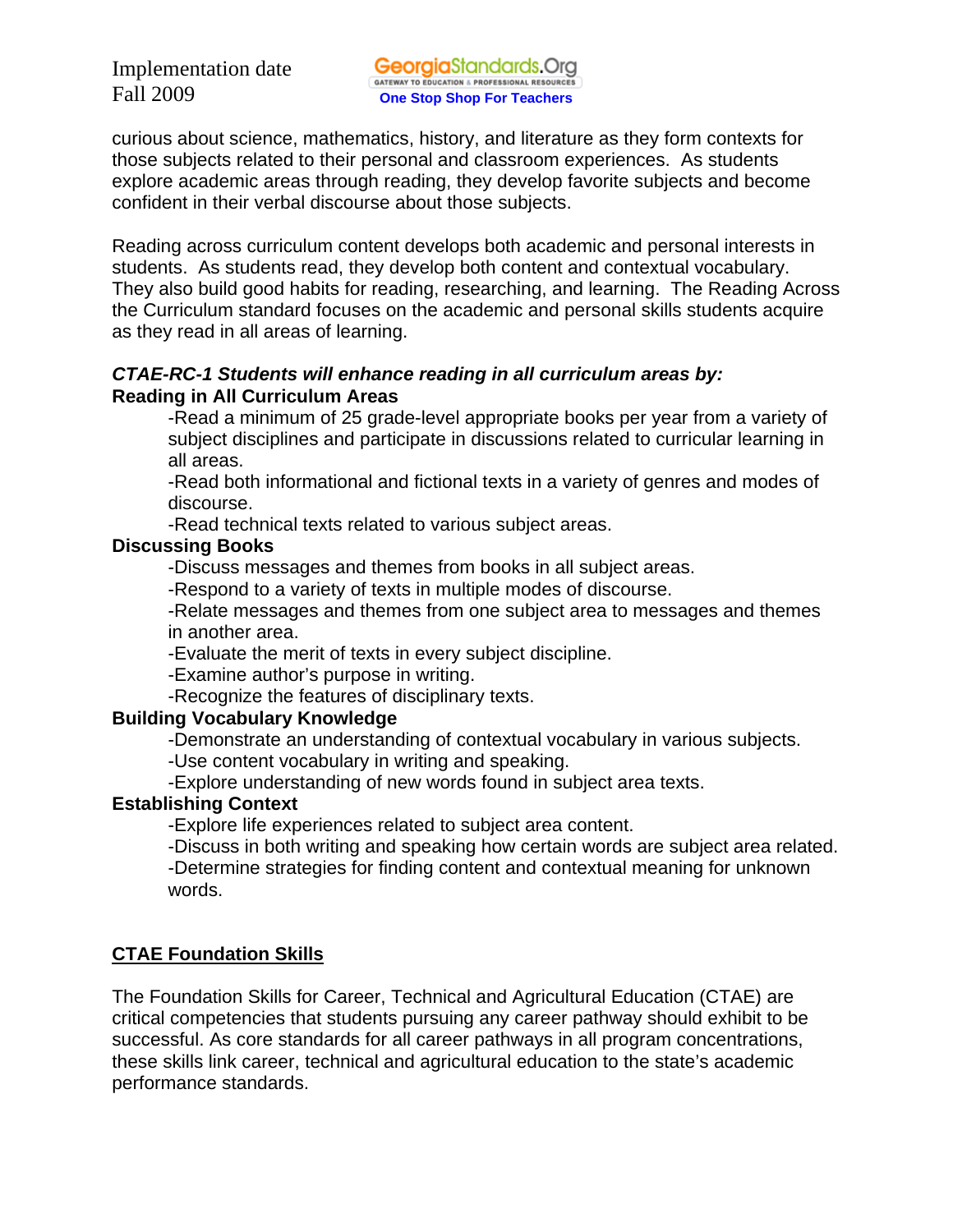The CTAE Foundation Skills are aligned to the foundation of the U. S. Department of Education's 16 Career Clusters. Endorsed by the National Career Technical Education Foundation (NCTEF) and the National Association of State Directors of Career Technical Education Consortium (NASDCTEc), the foundation skills were developed from an analysis of all pathways in the sixteen occupational areas. These standards were identified and validated by a national advisory group of employers, secondary and postsecondary educators, labor associations, and other stakeholders. The Knowledge and Skills provide learners a broad foundation for managing lifelong learning and career transitions in a rapidly changing economy.

- **CTAE-FS-1 Technical Skills:** Learners achieve technical content skills necessary to pursue the full range of careers for all pathways in the program concentration.
- **CTAE-FS-2 Academic Foundations:** Learners achieve state academic standards at or above grade level.
- **CTAE-FS-3 Communications:** Learners use various communication skills in expressing and interpreting information.
- **CTAE-FS-4 Problem Solving and Critical Thinking:** Learners define and solve problems, and use problem-solving and improvement methods and tools.
- **CTAE-FS-5 Information Technology Applications:** Learners use multiple information technology devices to access, organize, process, transmit, and communicate information.
- **CTAE-FS-6 Systems:** Learners understand a variety of organizational structures and functions.
- **CTAE-FS-7 Safety, Health and Environment:** Learners employ safety, health and environmental management systems in corporations and comprehend their importance to organizational performance and regulatory compliance.
- **CTAE-FS-8 Leadership and Teamwork:** Learners apply leadership and teamwork skills in collaborating with others to accomplish organizational goals and objectives.
- **CTAE-FS-9 Ethics and Legal Responsibilities:** Learners commit to work ethics, behavior, and legal responsibilities in the workplace.
- **CTAE-FS-10 Career Development:** Learners plan and manage